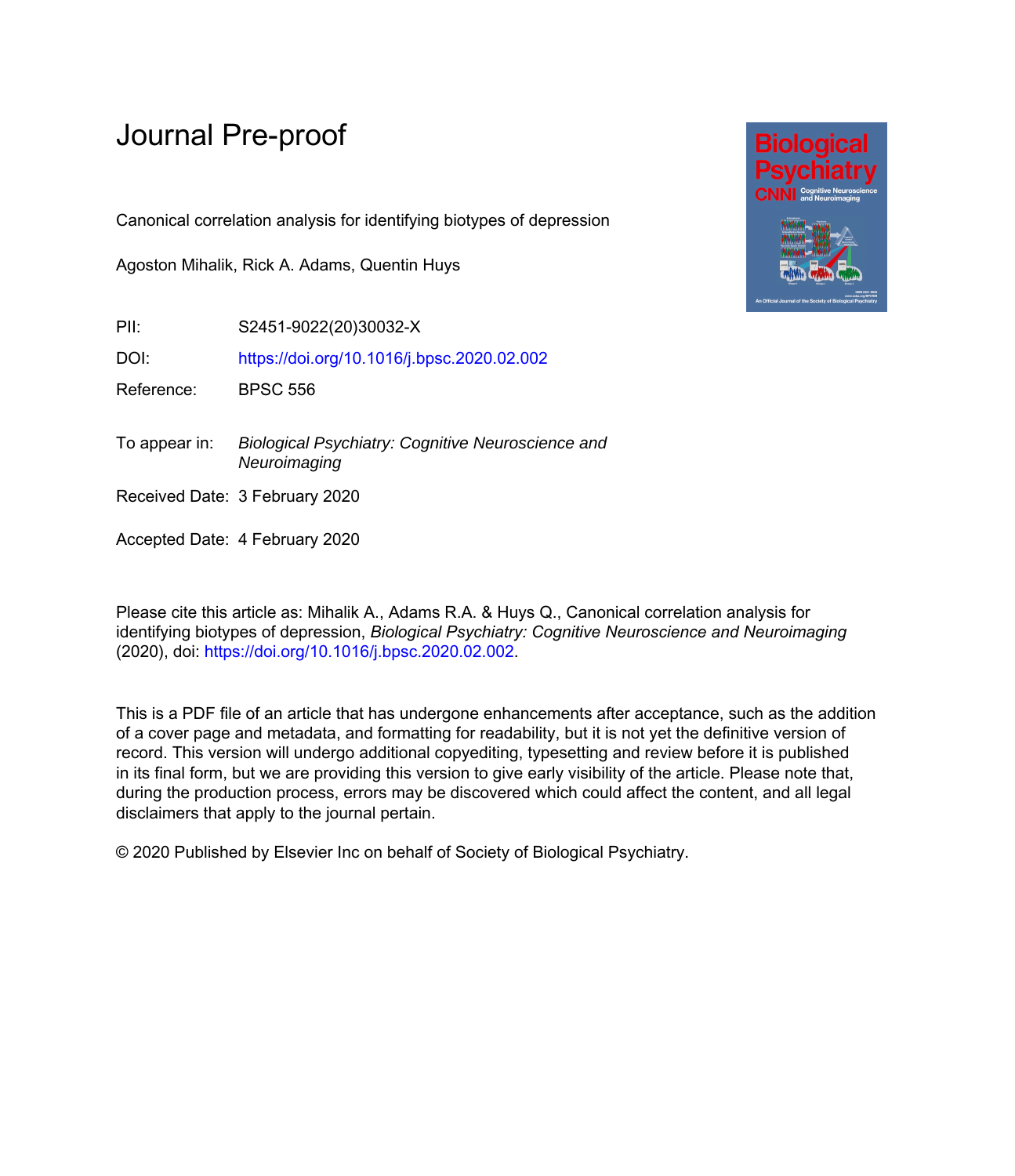## **Canonical correlation analysis for identifying biotypes of depression**

Agoston Mihalik<sup>1,2,\*</sup>, Rick A. Adams<sup>1,2,\*</sup>, Quentin Huys<sup>2,3</sup>

*<sup>1</sup>Centre for Medical Image Computing, Department of Computer Science, University College London, United Kingdom* 

*2 Max Planck-UCL Centre for Computational Psychiatry and Ageing Research, University College London, United Kingdom* 

*3 Division of Psychiatry, University College London, United Kingdom* 

*\* These authors contributed equally to this work* 

**Corresponding author:** Agoston Mihalik MD, PhD (90 High Holborn, London WC1V 6LJ,

Department of Computer Science, UCL, UK; +44 7552235333; a.mihalik@ucl.ac.uk)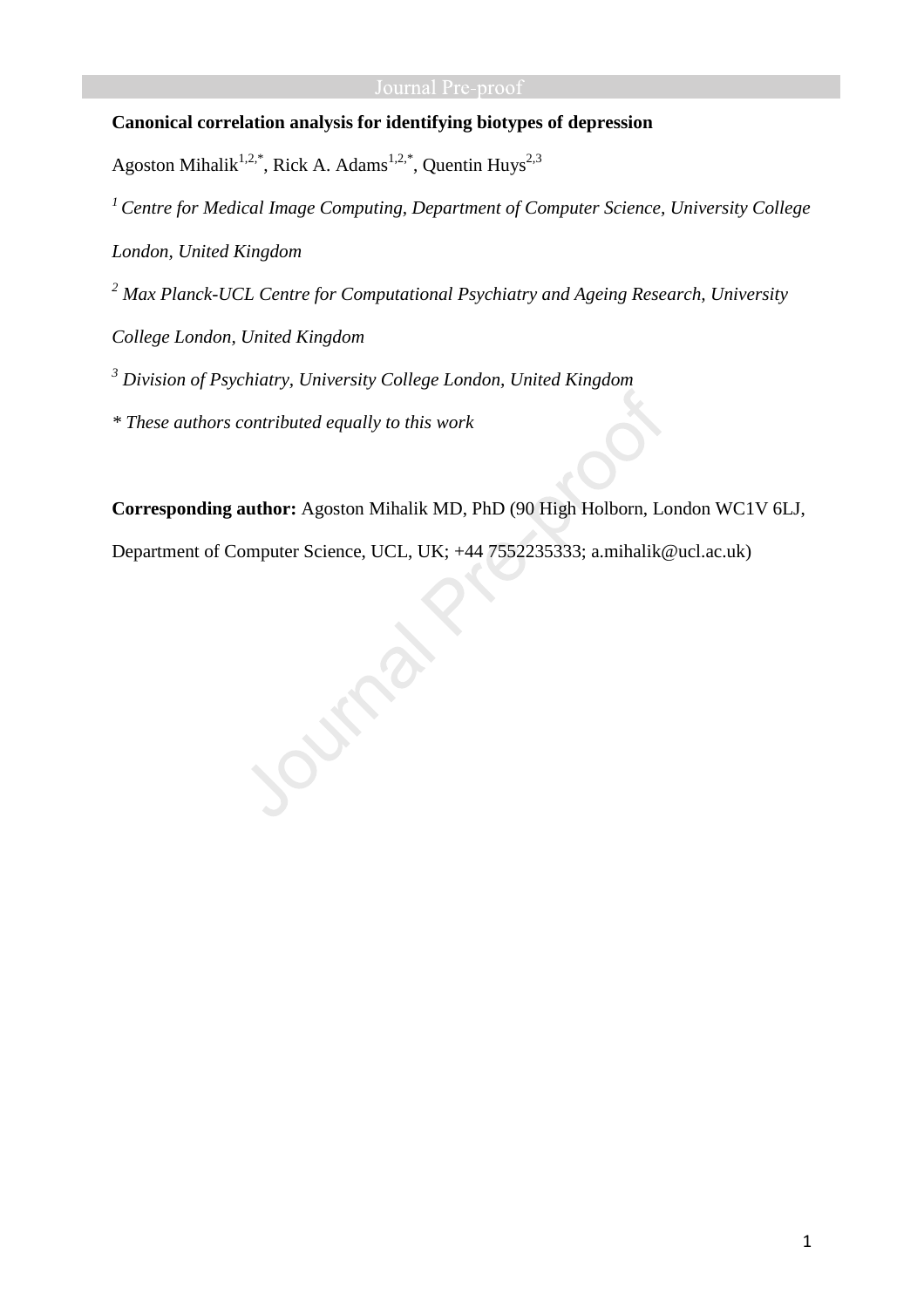An old question is challenging novel methods: do diagnoses such as schizophrenia (1) and depression (2) contain subgroups of patients? And might such subgroups be identifiable by neurobiological means, and have differential responses to therapies? If so, then long-awaited biomarkers for psychiatric diagnosis and therapeutics might be found.

These powerful multivariate methods can detect patterns of common variation in symptom and brain variables. One example is canonical correlation analysis (CCA). CCA finds linear combinations of variables within two types of datasets (e.g. biological and clinical measures) that maximally correlate with each other, termed 'canonical variates'. Such linear combinations of variables can be thought of as 'factors' in each of the datasets which relate to each other. However, brain data can be very high-dimensional, making CCA prone to overfitting (i.e. finding spurious associations that exist by chance in a given sample and thus don't generalize). Rigorous methodological steps such as regularization and validation on held-out data are therefore necessary to avoid this.

Much can be learned about these issues from a landmark study applying CCA to clinical and resting state functional magnetic resonance imaging (rs-fMRI) data from participants with depression (2) and subsequent discussions between those authors and another group (3–6). Here we summarise these exchanges:

Drysdale et al (2) applied CCA to a large rs-fMRI dataset of treatment-resistant major depression (Figure 1A). As subjects' full connectivity profiles were too high-dimensional, they preselected a small number of connections that correlated (*p*<0.005) with one or more items of the Hamilton Depression Rating Scale (HAMD). These connections and the HAMD items were analysed using CCA, yielding two canonical variates relating two sets of connections broadly to anxiety and anhedonia, respectively. A clustering algorithm then grouped the subjects into four 'biotypes': groups with high/low anxiety and high/low anhedonia canonical variate scores. The biotypes generalized in clinically meaningful ways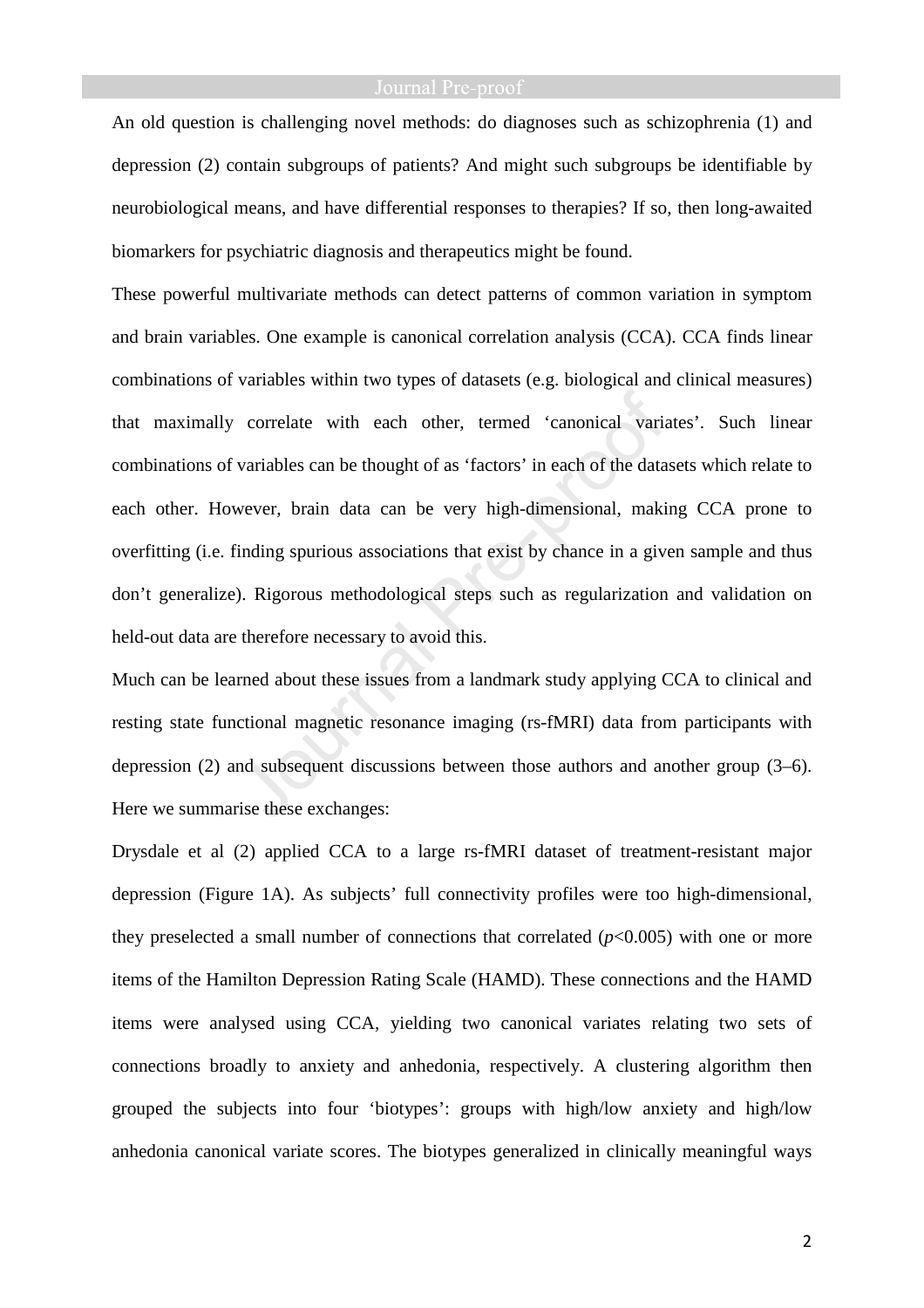('clinical validation'): one was associated with successful response to repetitive transcranial magnetic stimulation (rTMS) therapy. Second, patients with generalized anxiety disorder tended to fall into three of the biotypes, and when they did they also had depressive symptoms. Third, however, patients with schizophrenia did not fall into any of the biotypes. Dinga et al (3) attempted to replicate these findings in a separate sample of 187 subjects with a history of depression or anxiety disorder, but using more rigorous versions of the same methods (Figure 1B). In particular, they used permutation testing of the entire feature selection and CCA procedure to assess the significance of the canonical variates, and crossvalidation to assess their generalizability. They also tested the null hypothesis that 'no clusters' were present in the data, and assessed the stability of both the canonical loadings (i.e. univariate correlations between variables and canonical variates) and clusters by repeating the whole process with single subjects omitted. They found that the canonical correlations – though very high  $(\geq 0.97)$  – were not higher than expected by chance and were very low in out-of-sample data  $\left(\frac{1}{0.1}\right)$ . The null hypothesis of 'no clusters' could not be rejected, and the clusters were very unstable. They did not assess whether Drysdale et al's canonical variates could predict symptom scores from rs-fMRI data in their sample.

In response, Grosenick et al (4) repeated their feature selection and CCA analysis on their previous 220 participants, adding L2 regularisation (see below) to reduce overfitting and cross-validation to assess stability. Regularisation made an enormous difference to the stability of the canonical variates, increasing out-of-sample canonical correlations from medians of around 0 to 0.85 (for ~176 rs-fMRI features). However, as Dinga et al also point out (5), the response by Grosenick et al. does not clarify whether the original CCA's canonical variates or clustering results can be reproduced ('statistical validation'). Commendably, this is work in progress (6).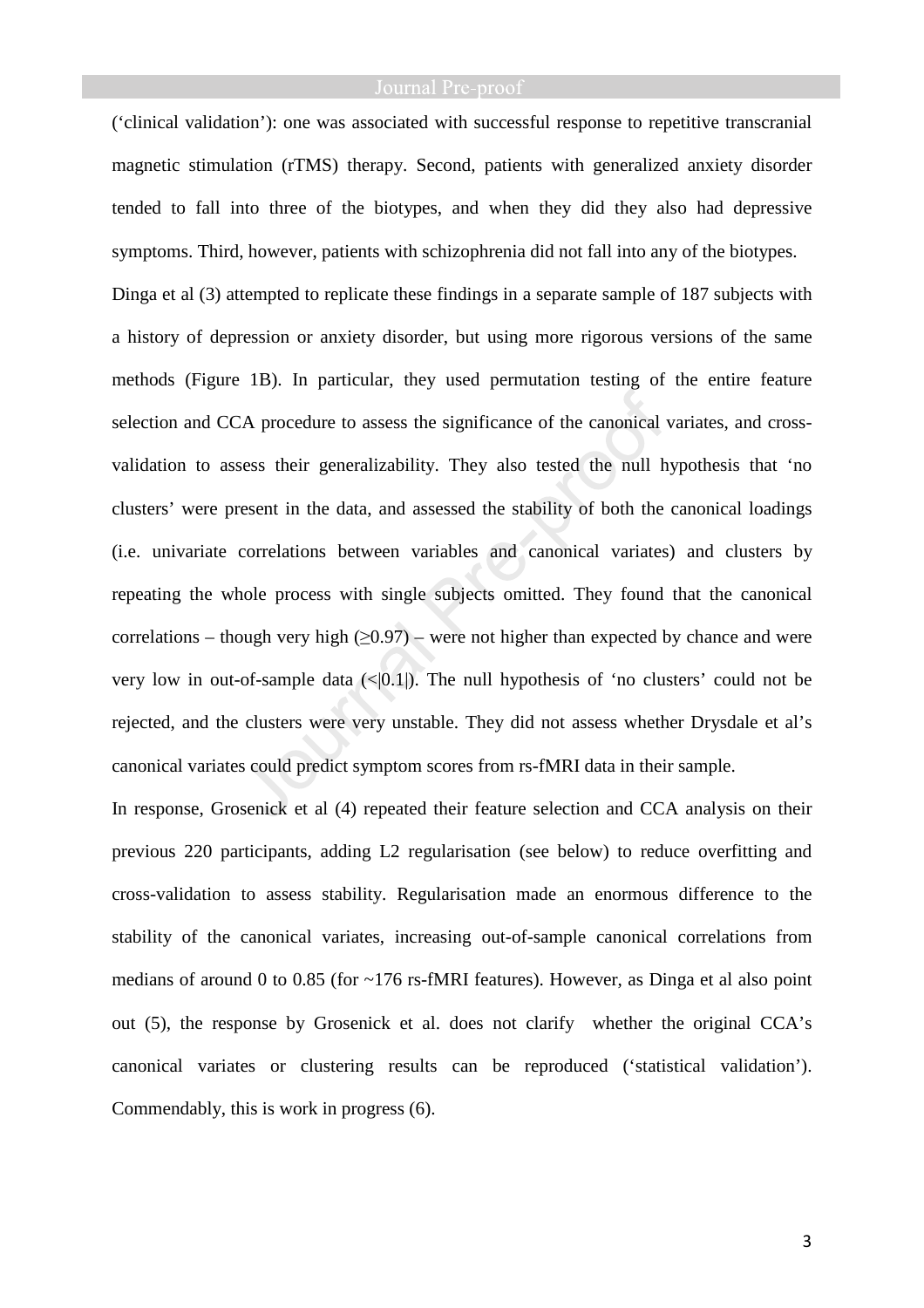Statistical validation is extremely important. A strength of the original paper was the multiple clinical validations. However, these were either not fully independent (in the case of rTMS response), or mainly relating to diagnoses rather than the biotypes. Indeed, if there are underlying relationships between prefrontal cortical connectivity in depression and rTMS response, and between symptoms in GAD and in depression, then even unstable clusters may have distinct relationships to rTMS response or symptoms. Hence validation of any specific set of biotypes must be statistical in the first instance. *Clinical* validation, however, will make biotypes practically useful.

Grosenick et al. also suggest that an important factor in Dinga et al's failure to find a significant canonical variate in their own analysis may have been the heterogeneity and lower severity of psychopathology in their sample. They did not test this suggestion using CCA in their own mildly-unwell sample, however (4).

We believe there are some key lessons to learn from this illuminating exchange:

A conceptual point of importance is that when using clustering methods, the null hypothesis of 'no clusters' is often (wrongly) disregarded. Nevertheless, clusters *per se* aren't necessarily important. Defining key axes of variation (i.e. using a dimensional rather than categorical approach) could be just as (or more) useful for assigning treatments or predicting outcomes. Indeed, one could even test whether categorical or dimensional approaches have better predictive power.

In addition, some might conclude from the strengths of the univariate brain-symptom associations in severely versus mildly unwell participants in (4) that future analyses ought to be conducted in more homogeneous samples with more severe illness. However, we would not necessarily recommend this approach. First, such samples are harder to obtain and therefore (usually) smaller. Second, only mixed samples can demonstrate what variance is unique to a disorder (or its subgroups), and what is transdiagnostic. Third, we speculate that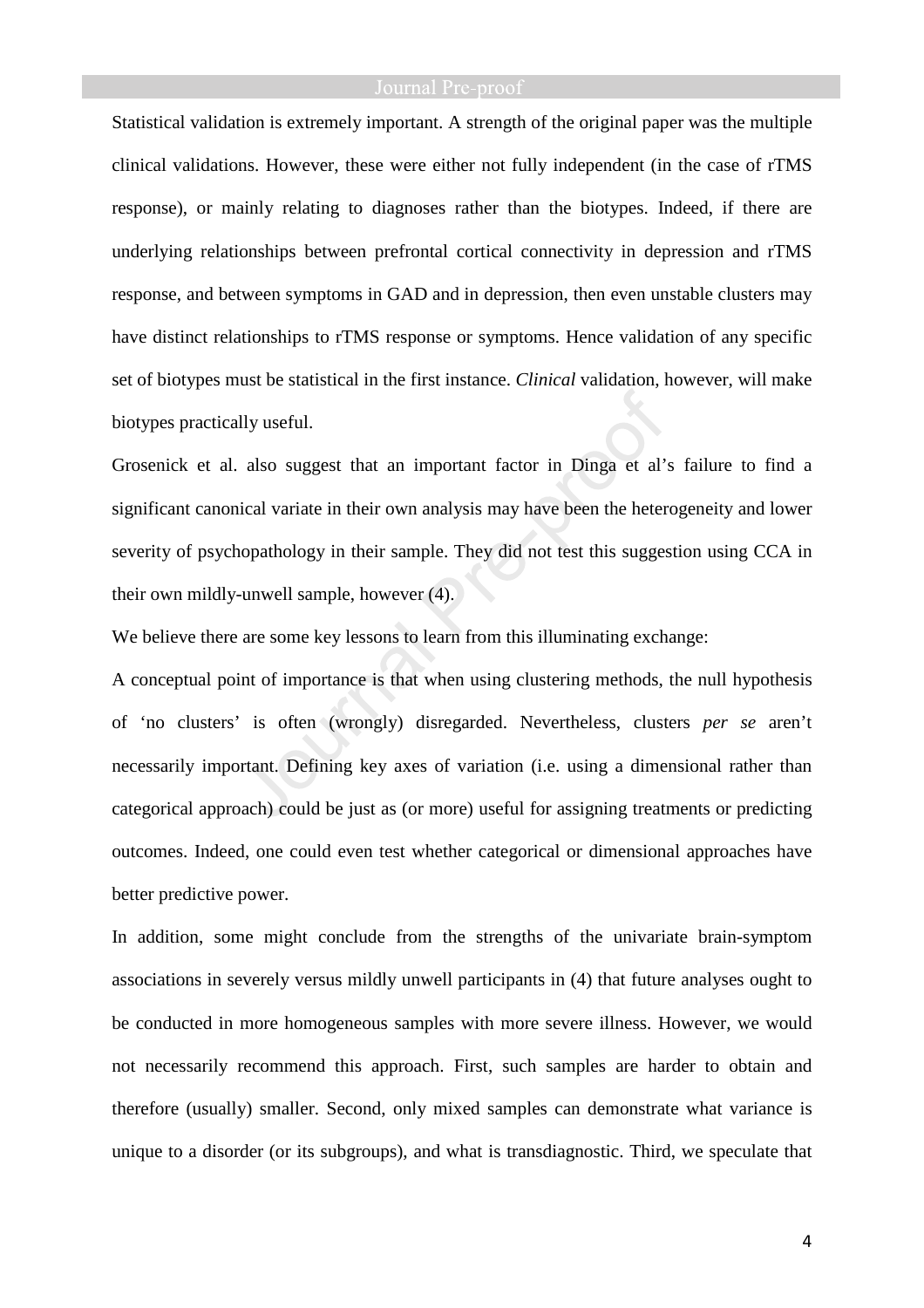the failure to find any significant canonical variates in (3) is more due to the methods used than the sample's milder, more heterogeneous illnesses. The lack of regularisation causes huge overfitting (the median of the null distribution of canonical correlations is around 0.99), making it very hard for any genuine associations to achieve statistical significance. With regularisation, a depression-related canonical variate can be found in a mildly unwell sample (7).

To conclude, we discuss three aspects of the CCA methodology in detail, and make some recommendations (Figure 1C).

First, out-of-sample evaluation is crucial, given multivariate methods' strong tendency to overfit high-dimensional data. To perform statistical inference on how the fitted CCA model generalizes to unseen data, independent test data are needed. Critically, when a validation set is used to select the optimal regularization parameter (see below), then three divisions of the data are required: training, validation and test data (7). We also recommend performing statistical evaluation on out-of-sample correlations (i.e., test canonical correlations) as it assesses the generalization of the CCA model explicitly.

Second, we prefer regularization to feature selection. Standard CCA is limited to cases when the number of examples (e.g. number of subjects) exceeds the number of variables (e.g. connectivity features). One can therefore employ feature selection – using univariate tests or principal component analysis (PCA) – to reduce the number of variables (as in (2)). However, if the number of selected features is not sufficiently reduced, CCA is still prone to overfitting, as shown in (4). Moreover, if the top-ranked variables in one dataset are highly intercorrelated, these feature selection techniques will favour their inclusion in the CCA at the expense of lower-ranked variables that can potentially account for more shared variance across the datasets.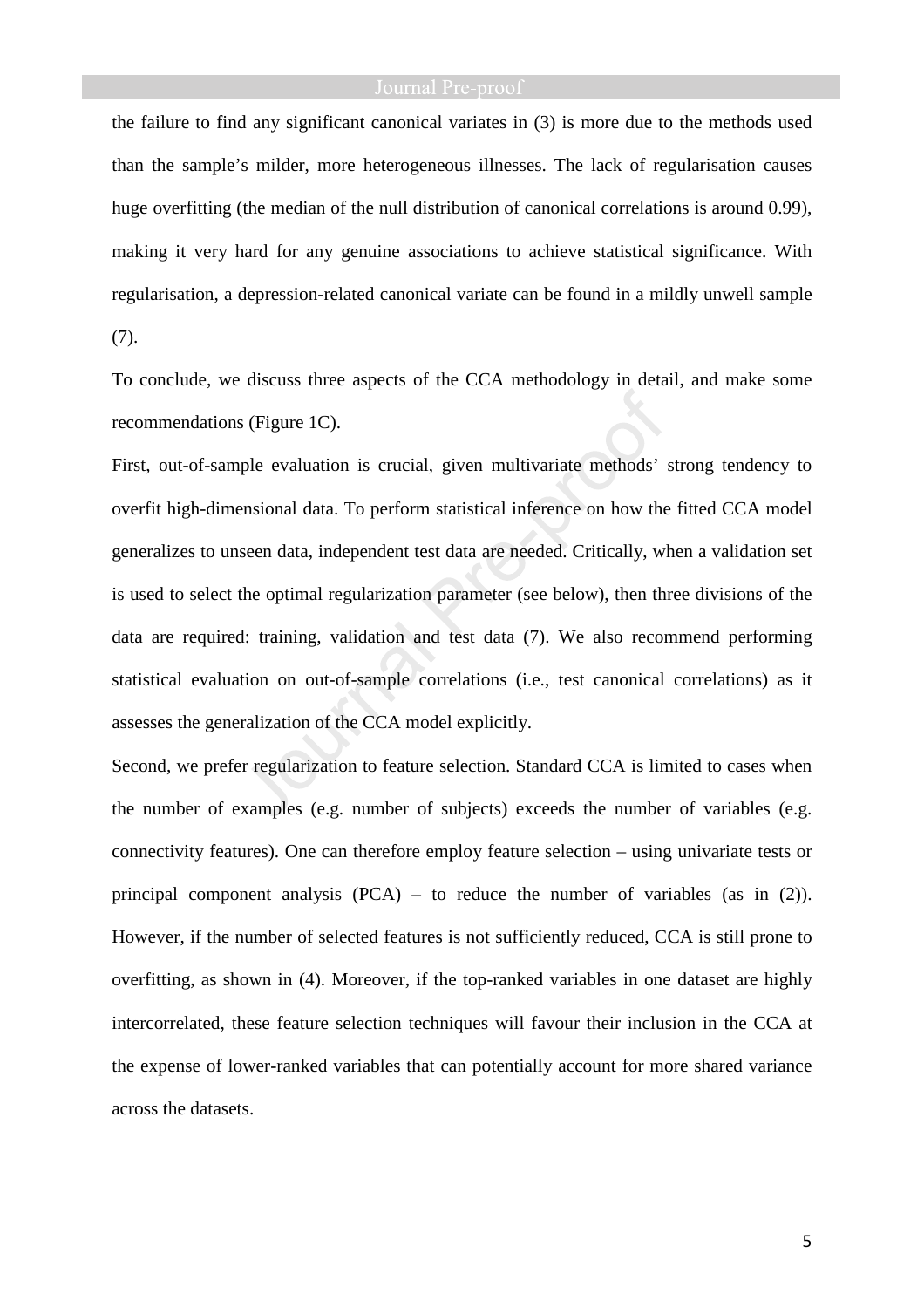Regularization avoids the need for feature selection, reduces overfitting, and can bring additional benefits to the CCA model. For instance, L1 regularization results in automatic feature selection (i.e. sparse solutions) which facilitates the interpretation of the results; L2 regularization makes CCA more stable (8). Elastic net regularization, combining L1 and L2, has the advantages of both, which explains its overwhelming popularity in CCA applications, e.g. (7,9). Interestingly, Partial Least Squares (PLS) can be viewed as a special case of CCA with maximal L2 regularisation, which maximises the covariance (rather than correlation) between the datasets (8). Regularized CCA/PLS models can be further improved by using stability selection (9) or a stability criterion (7), which promotes the inclusion of variables in the model that appear consistently across different subsamples of the data.

Third, standard (or regularized) CCA is limited to extracting linear combinations of variables. Non-linear extensions, such as kernel CCA with non-linear kernels, could explore more complex relationships between the datasets. A promising future direction involves the combination of more than two types of datasets, e.g. functional and structural brain data and behavior. This was recently demonstrated in (9) and may enable a more complete description of latent neurobiological (and other) factors. Probabilistic approaches, such as Group Factor Analysis (10), can decompose two datasets into both shared and unique variances, and are also better equipped to deal with missing data (further references to these novel methods are in (7)).

These are highly complex methods, and novel ones are constantly being developed. Best practices are changing year on year. Critical exchanges such as these are invaluable in advancing the field and building expertise, and as such should be welcomed.

### **Acknowledgements and disclosures**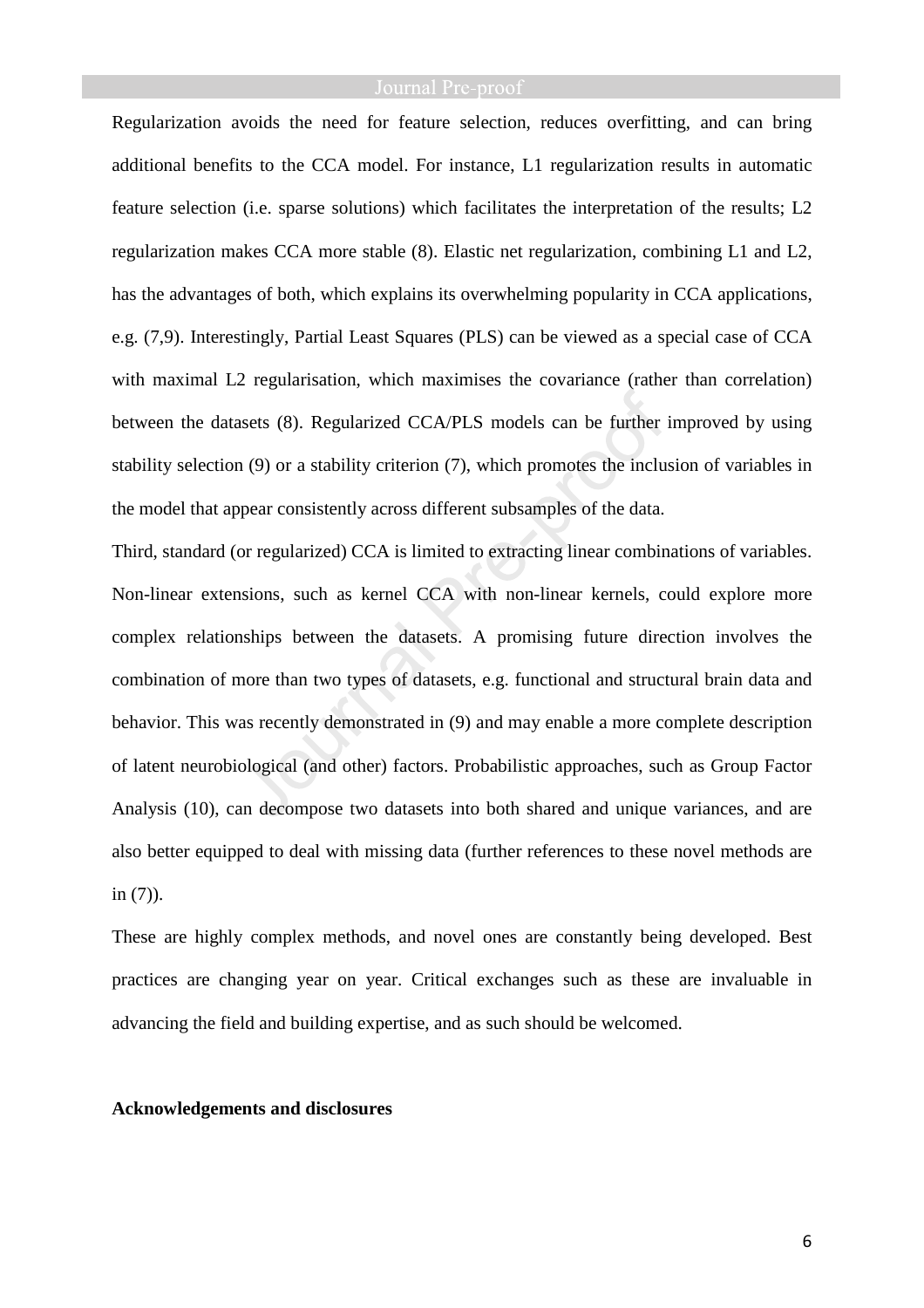Agoston Mihalik is supported by the Wellcome Trust under grant number WT102845/Z/13/Z. Rick A. Adams is supported by an MRC Skills Development Fellowship (MR/S007806/1). The other authors report no biomedical financial interests or potential conflicts of interest.

### **Figure legends**

**Figure 1.** Schematic illustration and comparison of the canonical correlation analysis (CCA) pipelines used in Drysdale et al (2), Dinga et al (3) and our suggestion for future studies. NB, we have omitted the clustering procedures and their statistical evaluation for clarity. **(A)**  Drysdale et al trained a CCA model on a selected set of rs-fMRI features (178 out of >33000 features that correlated (*p*<0.005) with one or more HAMD items) and 17 HAMD items. They used a parametric test (orange box) to assess the statistical significance of the results, which did not take into account the previous feature selection step. They did not perform outof-sample evaluation of the CCA model, i.e., calculating canonical correlations on test data using the trained CCA model from the previous step. **(B)** Dinga et al copied Drysdale et al's feature selection method but used a permutation test (orange box) on the (in-sample) canonical correlation of the trained CCA model to assess the statistical significance of the results, taking into account the previous feature selection step. In addition, they calculated test (out-of-sample) canonical correlations using the trained CCA model, moreover, they used cross-validation including all previous steps (green box) to assess the robustness of the results. **(C)** We suggest using regularization rather than feature selection: the regularization parameter can be selected in an inner cross-validation loop (dashed green box). A CCA model can then be trained on the brain and behavioral features using the best regularization parameter. To assess the statistical significance of the results, we recommend a permutation test (orange box) on the test canonical correlation, including re-training the CCA model.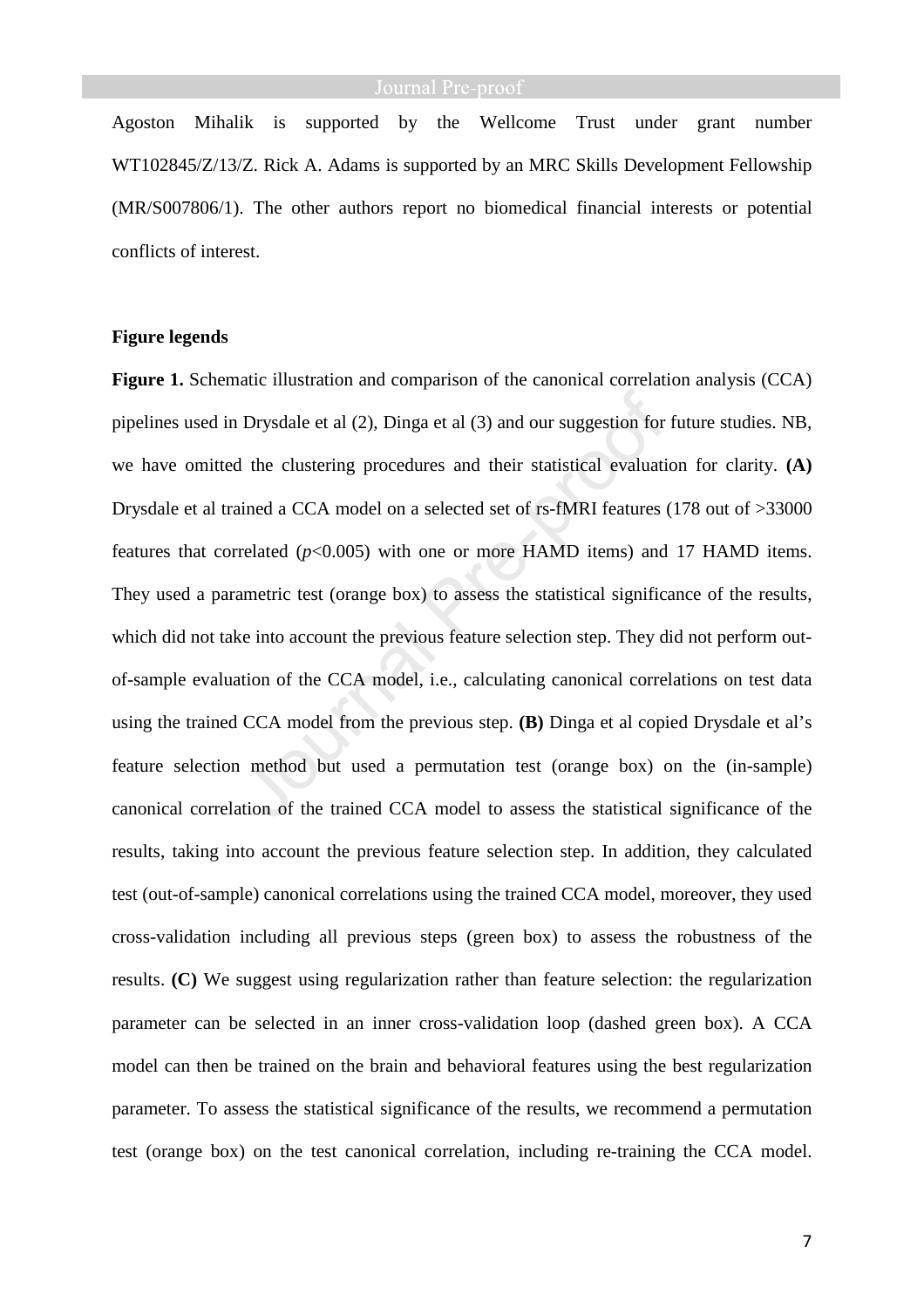Optionally, the permutation test can extended to include the feature selection step as well, however, it greatly increases the computational costs, and is unnecessary if the test canonical correlation is included in the permutation test. Finally, the whole procedure can be embedded in a cross-validation (green box) to assess the robustness of the results.

## **References**

- 1. Clementz BA, Sweeney JA, Hamm JP, Ivleva EI, Ethridge LE, Pearlson GD, *et al.* (2016): Identification of Distinct Psychosis Biotypes Using Brain-Based Biomarkers. *Am J Psychiatry* 173: 373–384.
- 2. Drysdale AT, Grosenick L, Downar J, Dunlop K, Mansouri F, Meng Y, *et al.* (2017): Resting-state connectivity biomarkers define neurophysiological subtypes of depression. *Nat Med* 23: 28–38.
- 3. Dinga R, Schmaal L, Penninx BWJH, van Tol MJ, Veltman DJ, van Velzen L, *et al.* (2019): Evaluating the evidence for biotypes of depression: Methodological replication and extension of. *NeuroImage Clin* 22: 101796.
- 4. Grosenick L, Shi TC, Gunning FM, Dubin MJ, Downar J, Liston C (2019): Functional and Optogenetic Approaches to Discovering Stable Subtype-Specific Circuit Mechanisms in Depression. *Biol Psychiatry Cogn Neurosci Neuroimaging* 4: 554–566.
- 5. Dinga R, Schmaal L, Marquand AF (2020): A Closer Look at Depression Biotypes: Correspondence Relating to Grosenick et al. (2019). *Biol Psychiatry Cogn Neurosci Neuroimaging*. https://doi.org/10.1016/j.bpsc.2019.09.011
- 6. Grosenick L, Liston C (2020): Reply to: A Closer Look at Depression Biotypes: Correspondence Relating to Grosenick et al. (2019). *Biol Psychiatry Cogn Neurosci Neuroimaging*. https://doi.org/10.1016/j.bpsc.2019.11.002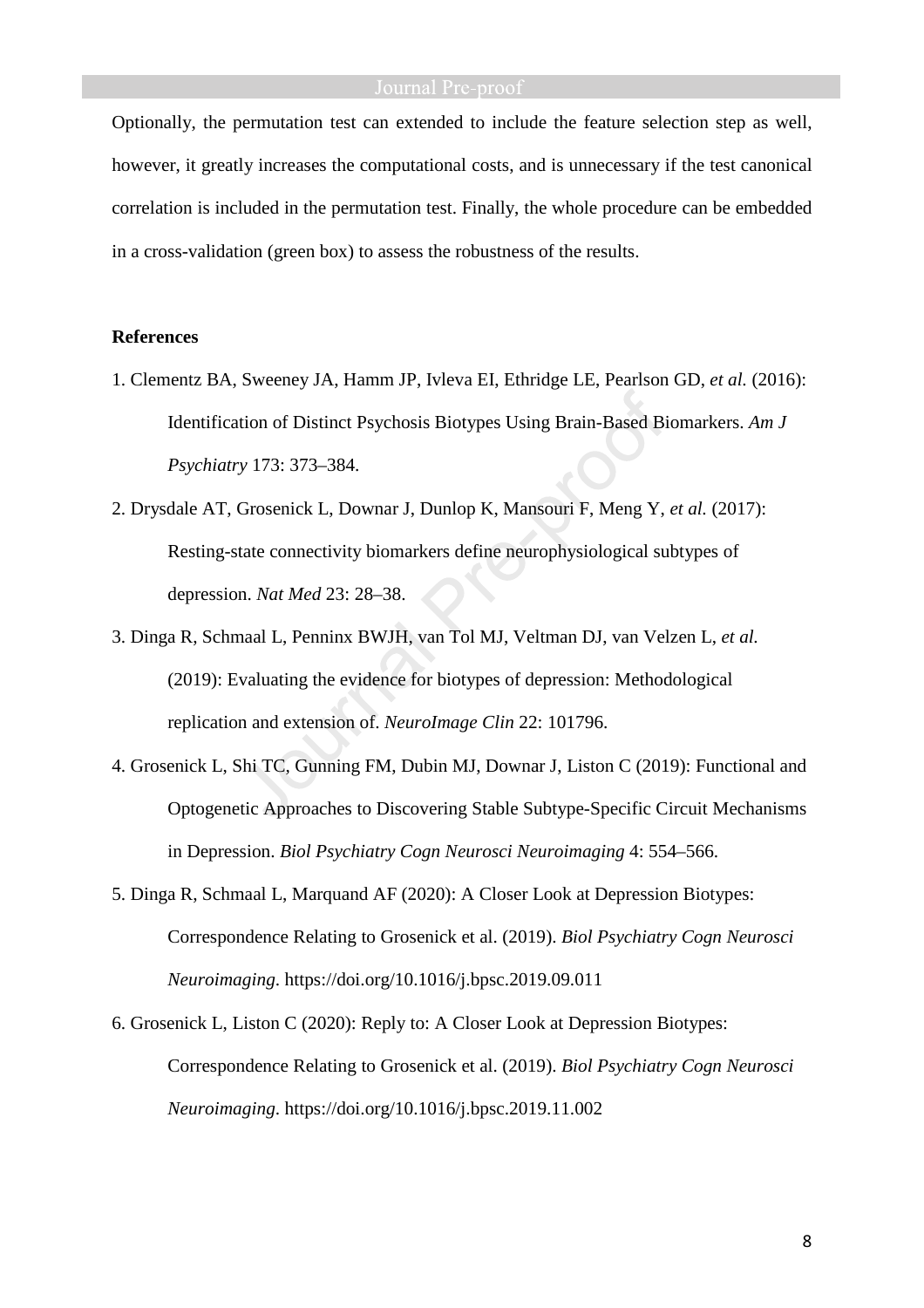- 7. Mihalik A, Ferreira FS, Moutoussis M, Ziegler G, Adams RA, Rosa MJ, *et al.* (2020): Multiple Holdouts With Stability: Improving the Generalizability of Machine Learning Analyses of Brain–Behavior Relationships. *Biol Psychiatry* 87: 368–376.
- 8. Shawe-Taylor J, Cristianini N (2004): *Kernel Methods for Pattern Analysis*. USA: Cambridge University Press.
- 9. Ing A, Sämann PG, Chu C, Tay N, Biondo F, Robert G, *et al.* (2019): Identification of neurobehavioural symptom groups based on shared brain mechanisms. *Nat Hum Behav* 3: 1306–1318.
- 10. Klami A, Virtanen S, Leppäaho E, Kaski S (2015): Group Factor Analysis. *IEEE Trans Neural Netw Learn Syst* 26: 2136–2147.